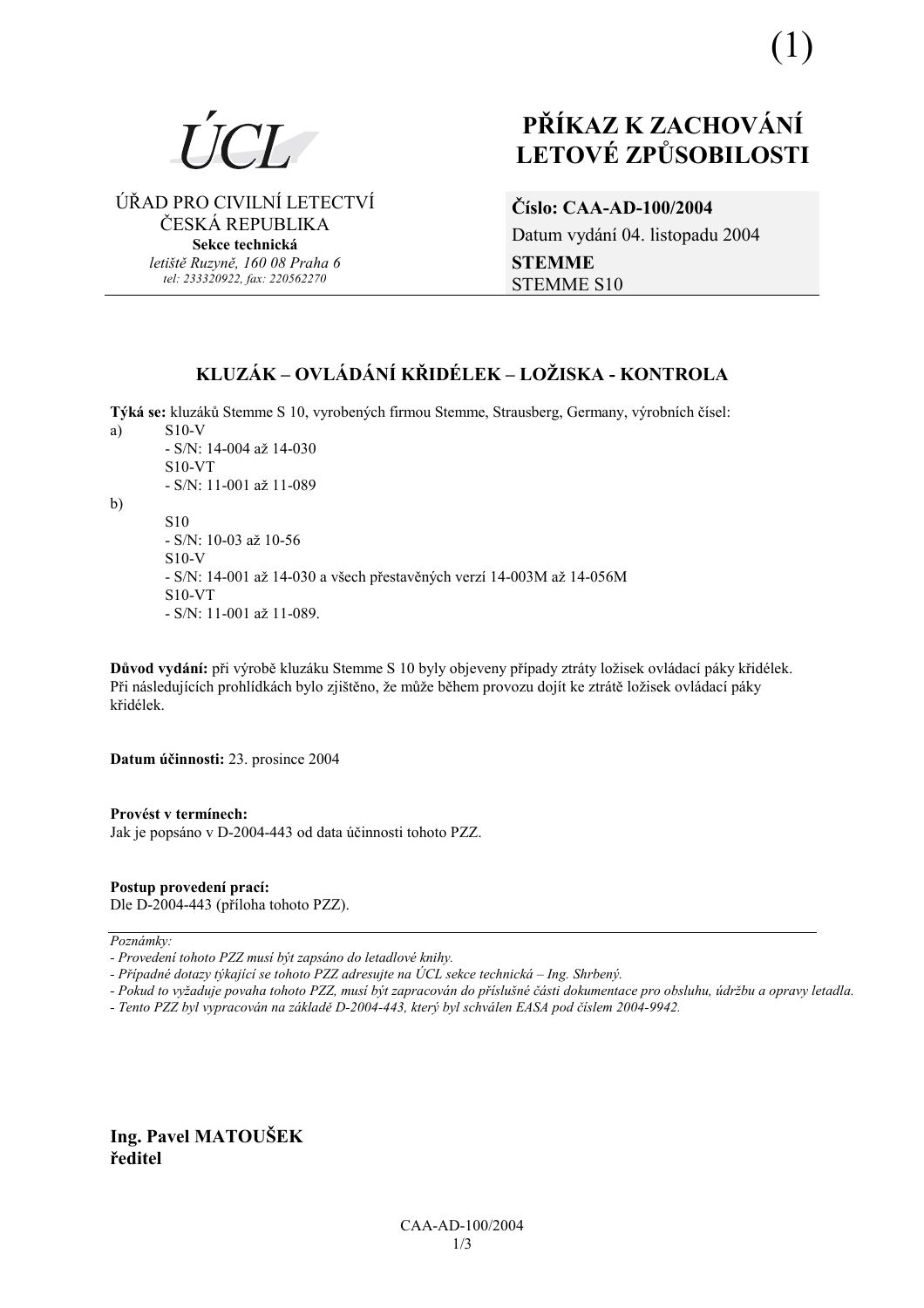### **Airworthiness Directive D-2004-443**

#### **Luftfahrt-Bundesamt**

Airworthiness Directive Section Hermann-Blenk-Str. 26 38108 Braunschweig Federal Republic of Germany Effective Date: September 27, 2004

## **Stemme**

**Affected:**  Kind of aeronautical product: Powered Sailplane

Manufacturer: Stemme, Strausberg, Germany

Type: Stemme S 10

Models affected: all

Serial numbers affected: a)

S10-V - S/N: 14-004 up to 14-030

S10-VT - S/N: 11-001 up to 11-089 b) S10 - S/N: 10-03 up to 10-56

- S/N: 14-001 up to 14-030 and all converted versions 14-003M up to 14-056M

S10-VT - S/N: 11-001 up to 11-089

German Type Certificate No.: 846

**Subject:** Flight Controls – Aileron control system / loose bearings

S10-V

#### **Reason:**

A control lever with a loose bearing was found during the production of the powered sailplane S10. The following inspection of other levers has shown that a bearing may become loose during the operation of the powered sailplane.

Except for one connection, all the other connections between push-rods and levers are held in a fork-design that does not allow the joints to disengage due to a loose bearings It is normally possible to find a slack bearing during the scheduled maintenance of the aircraft. A typical indication for a slack bearing is that it sticks out of its supporting lever.

The only joint which may completely disengage due to a loose bearing is the connection between the aileron control rod 10SQ-RMB and the connecting shaft 10SQ-RMW.

#### **Action:**

- a. Inspection of the joint between the aileron control rod 10SQ-RMB and the connecting shaft 10SQ-RMW.
- b. Inspection of all control system joints with circular caulked hinge or ball bearings. Inspection of existence / if necessary installation of Safety washer in the aileron system.

The Actions must be done in accordance with the instructions given in the mentioned Service Bulletin.

#### **Compliance:**